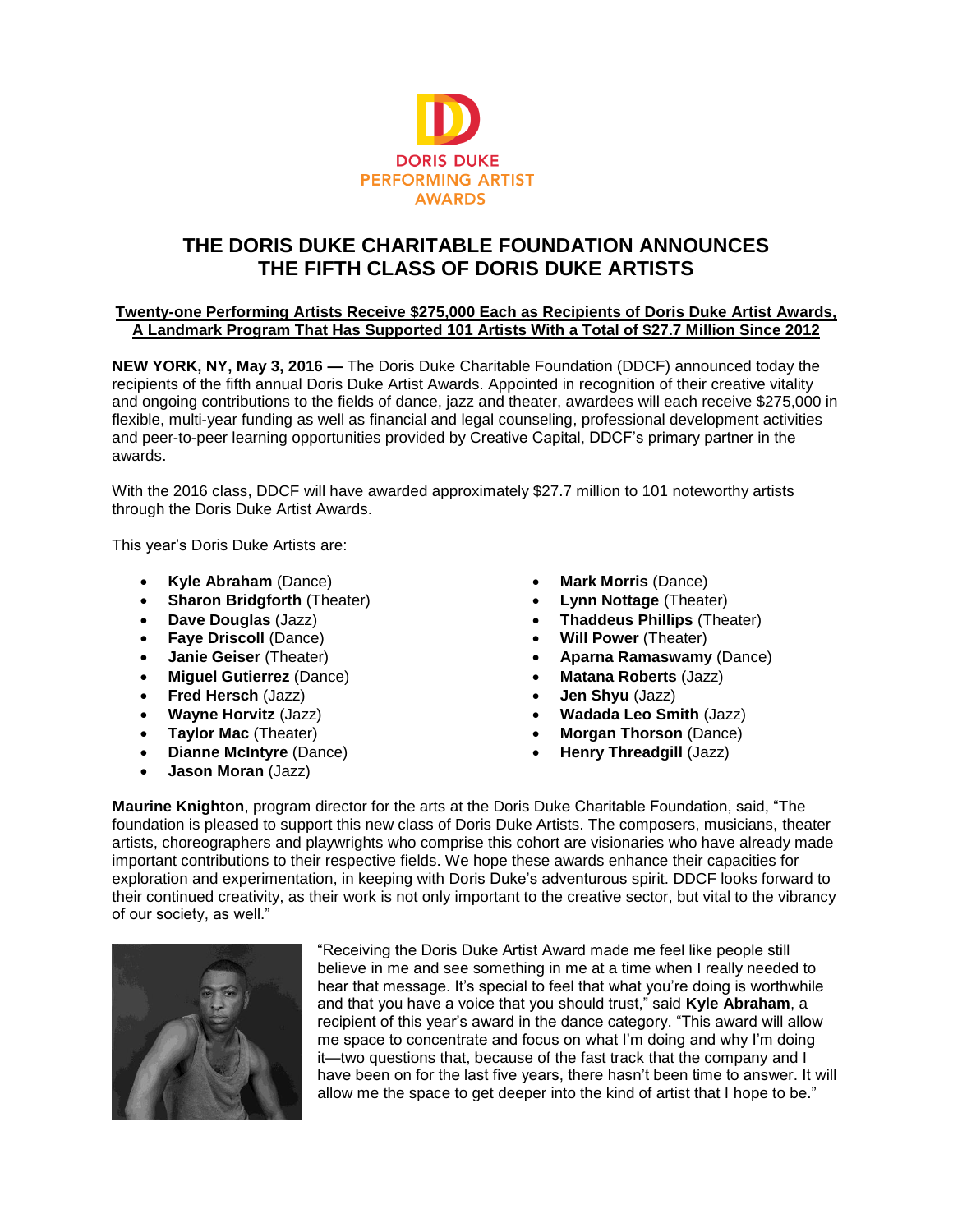"This was literally an answered prayer: to be able to have a significant amount of funding, human resources and tools to move into the next phase of my career and life," said **Sharon Bridgforth**, a recipient of this year's award in the theater category. "The greatest impact the award will have in my work is to facilitate my ability to work exactly in the way that I envision, but it also feels like a victory for everyone that I'm standing with and because of. If an artist like me—queer gendered, lesbian, black, working in black forms in such a nonlinear way—could receive not only the prestige and recognition of this award, but also the human and financial resources to



live a full, healthy, abundant life, that's going to be a great inspiration for others."



"I'm just blown away. I know people who have won this award, and I have so much respect for them; it feels so special to be in their company," said **Fred Hersch**, a recipient of this year's award in the jazz category. "Given the health struggles that I've experienced over the years, it's remarkable that I'm alive: I never expected to be 40, and now I'm 60. I feel like I'm still getting better at what I do, and that keeps me going. At heart, the thing I love to do is play—that's never, ever going to change—but I know that this award is going to open some doors, personally and professionally, in ways I can't even begin to predict."

This will be the final group of Doris Duke Artists to receive these awards under the umbrella of the foundation's Doris Duke Performing Artists Initiative, a larger \$50 million allocation by DDCF above its existing funding to the performing arts. However, having witnessed the tremendous value of the program over the past five years, DDCF is pleased to announce plans to extend the life of the Doris Duke Artist

Awards by incorporating the program into its annual grant-making budget at a more sustainable scale for the long term. In the future, the foundation will continue to yearly give Doris Duke Artist Awards to three artists. These awards will be managed internally by DDCF staff. DDCF expresses deep gratitude to Creative Capital for their successful administration of the first five classes of Doris Duke Artists and for their part in making the awards program a success.

"The Doris Duke Performing Artist Awards has been a truly visionary program, setting a standard for comprehensive artist support," said Ruby Lerner, founding president and executive director at Creative Capital. "We at Creative Capital have been so proud to be a part of the powerful partnership that has supported the 101 artists who have received awards to date."

#### **About the Doris Duke Artist Awards**

Each recipient of a Doris Duke Artist Award receives \$275,000—including an unrestricted, multi-year cash grant of \$225,000, plus as much as \$25,000 more in targeted support for audience development and as much as \$25,000 more for personal reserves or creative exploration during what are usually retirement years for most Americans. Artists will be able to access their awards over a period of three years under a schedule set by each recipient. Creative Capital, DDCF's primary partner in the Doris Duke Performing Artist Awards, will also offer the awardees the opportunity to participate in professional development activities, regional gatherings, and financial and legal counseling—all designed to help them personalize and maximize the use of their grants.

To qualify for consideration by the review panels, all the Doris Duke Artists must have won grants, prizes or awards on a national level for at least three different projects over the past 10 years, with at least one project having received support from a DDCF-funded program. The panel chose the artists based on demonstrated evidence of exceptional creativity, ongoing self-challenge and the continuing potential to make significant contributions to the fields of contemporary dance, jazz and theater in the future.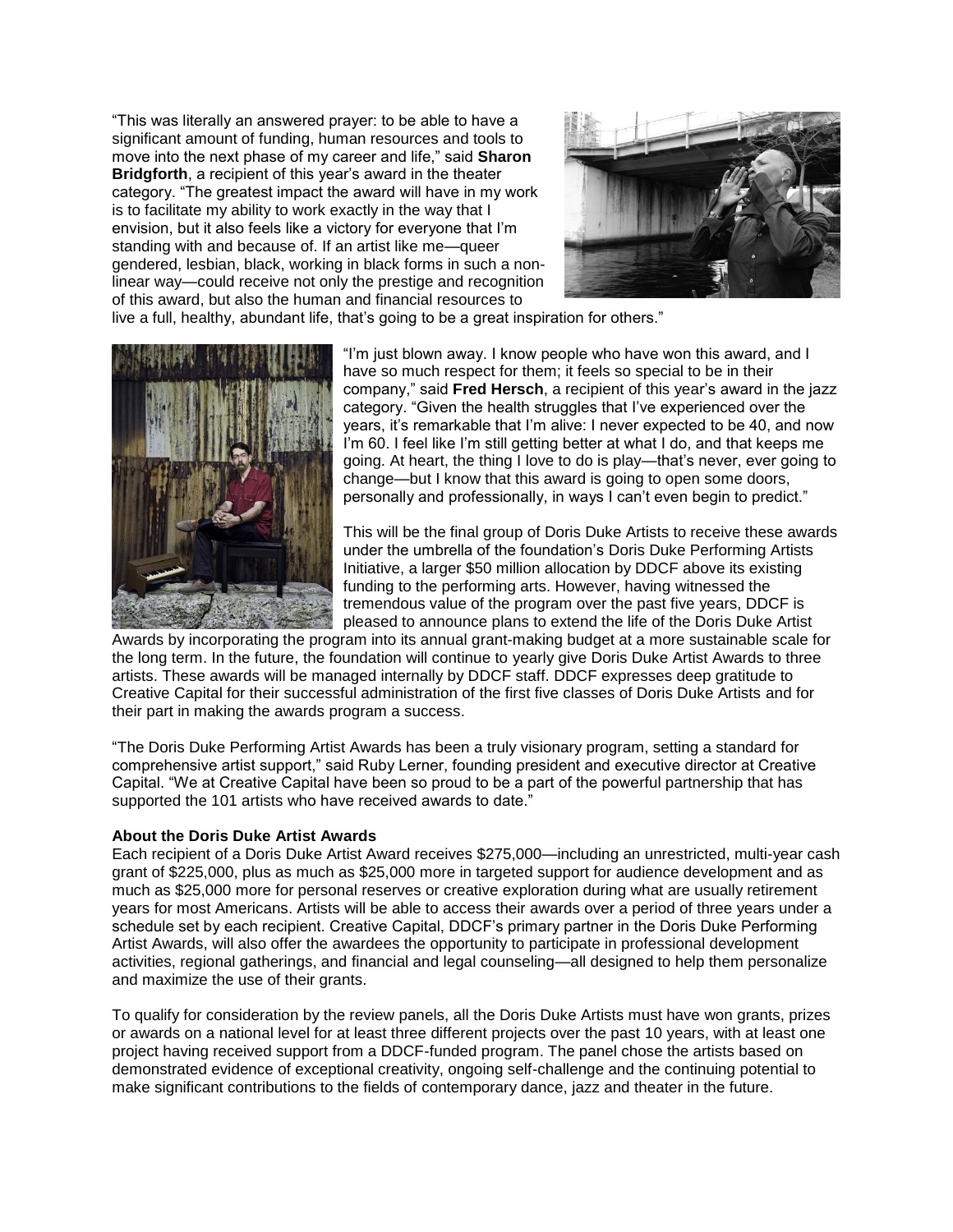## **About the Doris Duke Performing Artist Awards**

The Doris Duke Performing Artist Awards (DDPAA) was a program undertaken by the Doris Duke Charitable Foundation (DDCF), in partnership with Creative Capital, to empower, invest in and celebrate artists by offering flexible, multi-year funding as a response to financial and funding challenges unique both to the performing arts and to each grantee. Grants are not tied to any specific project but are intended as deepened investments in the artists' personal and professional development and future work.

DDPAA was part of the larger [Doris Duke Performing Artists](http://www.ddcf.org/what-we-fund/performing-arts/initiatives/unrestricted-support-for-artists/performing-artists-initiative/) Initiative, which was announced in 2011 and represented a \$50 million commitment by DDCF above its existing funding for the fields of contemporary dance, jazz, theater and related interdisciplinary work. Also included in this initiative is the foundation's ongoing [Building Demand for the Arts](http://www.ddcf.org/what-we-fund/performing-arts/initiatives/unrestricted-support-for-artists/performing-artists-initiative/doris-duke-building-demand-for-the-arts/) program. The first grants under the initiative were announced in 2012, the centenary of the birth of Doris Duke. More information about the Doris Duke Performing Artist Awards is available at [www.ddpaa.org.](http://www.ddpaa.org/)

#### **About the Doris Duke Charitable Foundation**

The mission of the Doris Duke Charitable Foundation is to improve the quality of people's lives through grants supporting the performing arts, environmental conservation, medical research and child well-being, and through preservation of the cultural and environmental legacy of Doris Duke's properties. The Arts Program of the Doris Duke Charitable Foundation focuses its support on contemporary dance, jazz and theater artists, and the organizations that nurture, present and produce them. For more information, please visit [www.ddcf.org.](http://www.ddcf.org/)

## **About Creative Capital**

Creative Capital supports innovative and adventurous artists across the country through funding, counsel and career development services. Their pioneering approach—inspired by venture-capital principles helps artists working in all creative disciplines realize their visions and build sustainable practices. Since 1999, Creative Capital has committed \$40 million in financial and advisory support to 511 projects representing 642 artists, and their Professional Development Program has reached 12,000 artists in more than 600 communities. For more information, visit [www.creative-capital.org.](http://www.creative-capital.org/)



**Contact:** Kristin Roth-Schrefer Communications Director Doris Duke Charitable Foundation 212.974.7003 kschrefer@ddcf.org

Nina Chung Communications Associate Doris Duke Charitable Foundation 212.974.7006 nchung@ddcf.org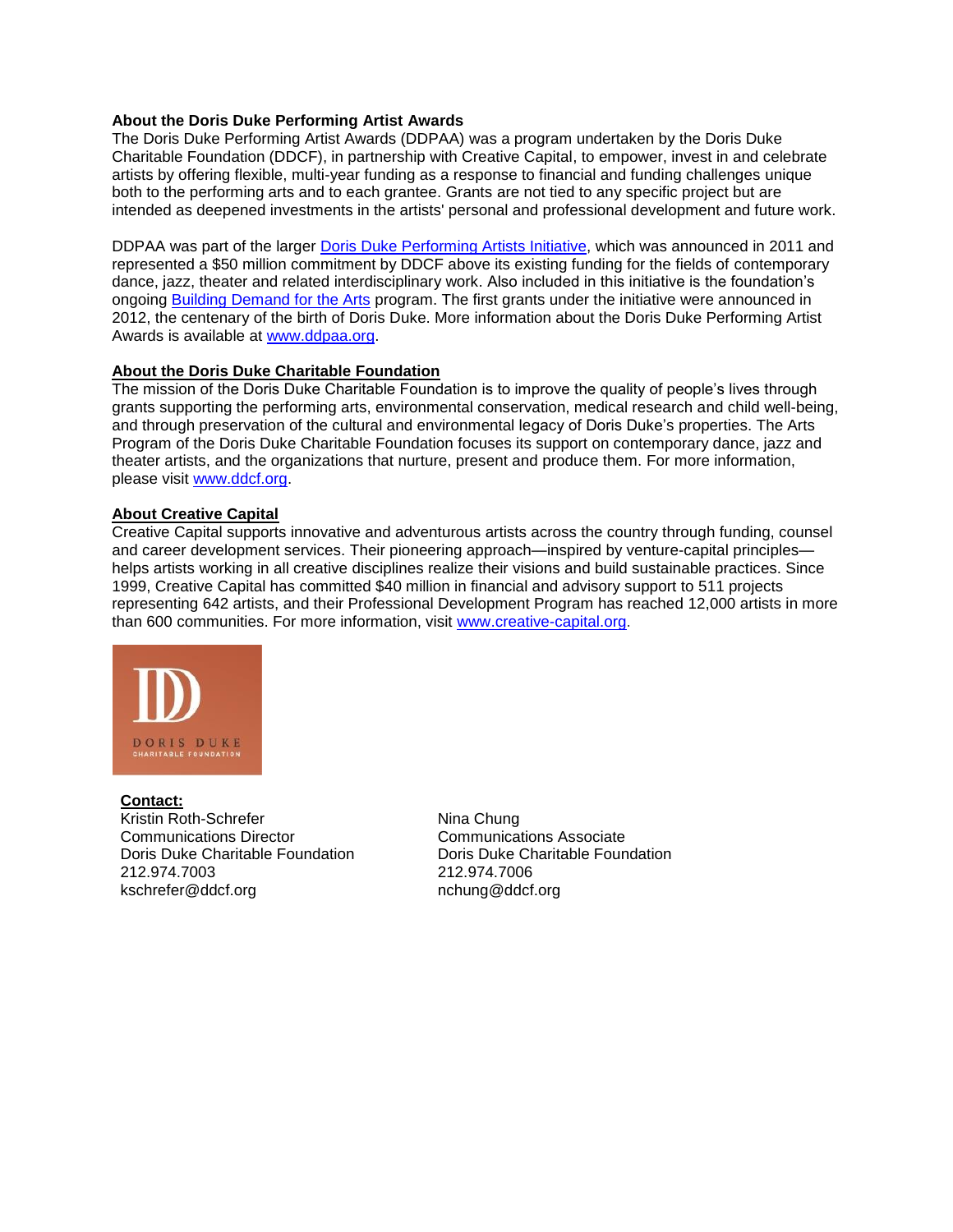

# **2016 DORIS DUKE ARTIST BIOS**

## **Kyle Abraham: Choreographer and Performer (New York, NY)**

With training in music and visual art, contemporary and modern dance maker Kyle Abraham creates a movement vocabulary that exudes the same energy of his Pittsburgh roots. In 2006, he founded Abraham.In.Motion (AIM), aiming to create evocative interdisciplinary works. In 2015, he premiered "Absent Matter" at The Joyce. Inspired by jazz, hip-hop, news footage and live music, it was a response to racial injustice occurring today. Separate from his company, he collaborated on a *pas de deux* for himself and former New York City Ballet Principal Wendy Whelan as part of her work "Restless Creature." Awards include a City Center Fellowship, MacArthur Fellowship, Jacob's Pillow Dance Award, USA Ford Fellowship, a BESSIE for Outstanding Performance for "The Radio Show" and two Princess Grace Awards. He has received funding from Creative Capital, MAP Fund and National Dance Project, among others. He is currently building his third commissioned work for Alvin Ailey American Dance Company and a new work for AIM, "Dearest Home."

Facebook:<https://www.facebook.com/AbrahamInMotion-400902660225/> Instagram:<https://www.instagram.com/abraham.in.motion/> and <https://www.instagram.com/kyleabrahammt/> Twitter:<https://twitter.com/KyleAbrahamMT> and<https://twitter.com/AbrahamInMotion> Tumblr:<http://abrahaminmotion.tumblr.com/> Vimeo:<https://vimeo.com/user2776262> Youtube:<https://www.youtube.com/user/kga223>

#### **Sharon Bridgforth: Writer and Theatrical Jazz Artist (San Francisco, CA)**

Sharon Bridgforth's theatrical jazz works combine African-American traditions with mindfulness, resulting in culturally and spiritually rich performances. She is a resident playwright at New Dramatists, and producer, founder and curator of the Theatrical Jazz Institute. Her 2011 work "River See" takes place on a riverboat just before the first Great African American Migration of 1910. In it, the past, present and future converge through stories, leading a young girl named SEE to answer her true calling. She has developed the Finding Voice Facilitation Method, which was published in "Experiments in a Jazz Aesthetic: Art, Activism, Academia, and the Austin Project" (University of Texas Press, 2010). The method helps artists find their full power as art makers. Her work has been supported by Creative Capital, MAP Fund and NPN Creation Fund, among others. Currently, she is building "dat Black Mermaid Man Lady," which engages communities in block parties, workshops, oracle card readings, performance installations and home building projects.

Facebook:<https://www.facebook.com/SharonBridgforth1/> Twitter:<https://twitter.com/sbridgforth> Vimeo:<https://vimeo.com/sbridgforth> Web site: [www.sharonbridgforth.com](http://www.sharonbridgforth.com/) Youtube: [https://www.youtube.com/user/SBridgforth](https://www.youtube.com/user/SBridgforth )

# **Dave Douglas: Composer – Trumpet (Croton-on-Hudson, NY)**

Described as "the unassuming king of independent jazz" (*DownBeat Magazine*), Dave Douglas is a prolific trumpeter, composer, educator and entrepreneur. His career as a bandleader has produced more than 50 recordings. In 2005, he created [Greenleaf Music,](https://www.greenleafmusic.com/) a recording company releasing music and recordings by himself and other jazz artists. His unique contributions to improvised music have garnered much recognition, including a Guggenheim Fellowship, an Aaron Copland award and two Grammy nominations. He is co-founder and director of the Festival of New Trumpet Music and hosts a podcast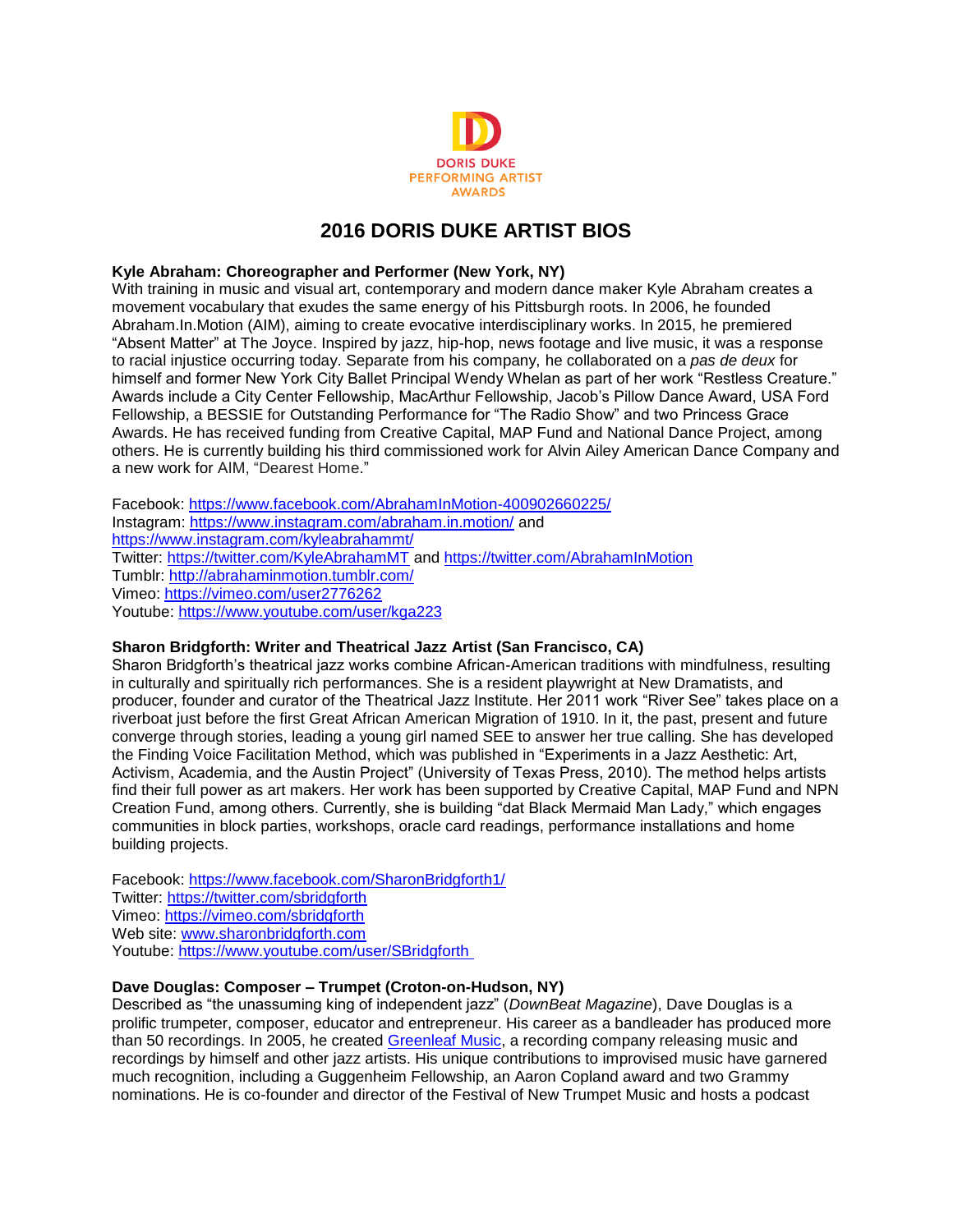called ["A Noise From the Deep,](https://www.greenleafmusic.com/category/podcast)" which was named the top jazz podcast by the *JazzTimes* Critics Poll in 2014. He was appointed artistic director of the Bergamo Jazz Festival in 2015. Currently, he leads the Dave Douglas Quintet, his signature ensemble; performs with High Risk, an electronic music-influenced quartet featuring Shigeto; and co-leads Sound Prints with saxophonist Joe Lovano, inspired by the music of Wayne Shorter.

Bandcamp:<http://music.davedouglas.com/music> Facebook:<https://www.facebook.com/davedouglasmusic/> Greenleaf Music:<https://www.greenleafmusic.com/> Instagram:<https://www.instagram.com/davedouglas/> Soundcloud:<https://soundcloud.com/davedouglas> Twitter:<https://twitter.com/davedouglas> Web site:<http://davedouglas.com/> YouTube:<https://www.youtube.com/channel/UCcdY8hflB1aiA7TLeDGXO3w>

# **Faye Driscoll: Choreographer (New York, NY)**

Faye Driscoll is a BESSIE Award-winning choreographer and director called a "startlingly original talent" by *The New York Times.* The first of her three-part series, "Thank You For Coming: Attendance," premiered at Danspace Project in 2014. "Attendance" is intimately staged to craft a heightened reality of observation, invitation and interdependence. As audience and performers increasingly find themselves becoming one, a shared identity emerges, culminating in a dynamic ritual of action and transformation. She has collaborated with theater artists including Young Jean Lee, Cynthia Hopkins and Taylor Mac, and has received commissions from Walker Arts Center, ICA/Boston and The Kitchen, among others. She received a Guggenheim Fellowship and a Foundation for Contemporary Arts Award and has been funded by National Dance Project, Creative Capital, The Jerome Foundation and LMCC, among others. She is currently working on the second installment of the series, "Thank You For Coming: Play," which will premiere at the Wexner Center for the Arts in 2016.

Facebook:<https://www.facebook.com/FayeDriscollGroup> Tumblr:<http://fayedriscoll.tumblr.com/> Web site:<http://fayedriscoll.com/>

## **Janie Geiser: Theater Artist and Experimental Filmmaker (Los Angeles, CA)**

Janie Geiser is an internationally recognized visual-theater artist and filmmaker investigating the emotional power of inanimate objects. "Fugitive Time" (2014) merges puppetry, miniature landscapes, live-feed video and sound. Inspired by the dual histories of illness and health in the early 20th century, it is an immersive meditation on the body, illness and time. Her films are in collections at the Museum of Modern Art, The New York Public Library's Donnell Media Center and the Library of Congress. Honors include a Guggenheim Fellowship, an OBIE Award, and funding from Creative Capital and MAP Fund, among others. She is co-founder of [AUTOMATA,](http://www.automata-la.org/) an artist-run nonprofit dedicated to the creation and presentation of puppet performance, experimental film and other lost or neglected forms. She is on the faculty of CalArts School of Theater. She is currently working with composers Cassia Streb and John Eagle on "SOUND HOUSE," an installation centered on a series of tasks which shape the sound in the room.

Web site:<http://janiegeiser.com/>

#### **Miguel Gutierrez: Choreographer and Performer (New York, NY)**

By weaving together movement, song and text, Miguel Gutierrez creates process-focused dance performances where experimentation and emotionally driven action lie at the center of the work. His trilogy, "Age & Beauty," is a meditation on queerness, art making and middle age. The third installment, "DANCER*,*" premiered in 2015 at Live Arts Bard at the Fisher Center. He received three BESSIE Awards: two for his choreography and one as a dancer in the John Jasperse Company. He received Guggenheim and Foundation for Contemporary Art Fellowships and support from MAP Fund, National Dance Project, National Performance Network and Creative Capital, among others. He invented [DEEP AEROBICS,](http://www.miguelgutierrez.org/deepaerobics/groove/) which he describes as an "absurdist workout for the radical in us." He is a Feldenkrais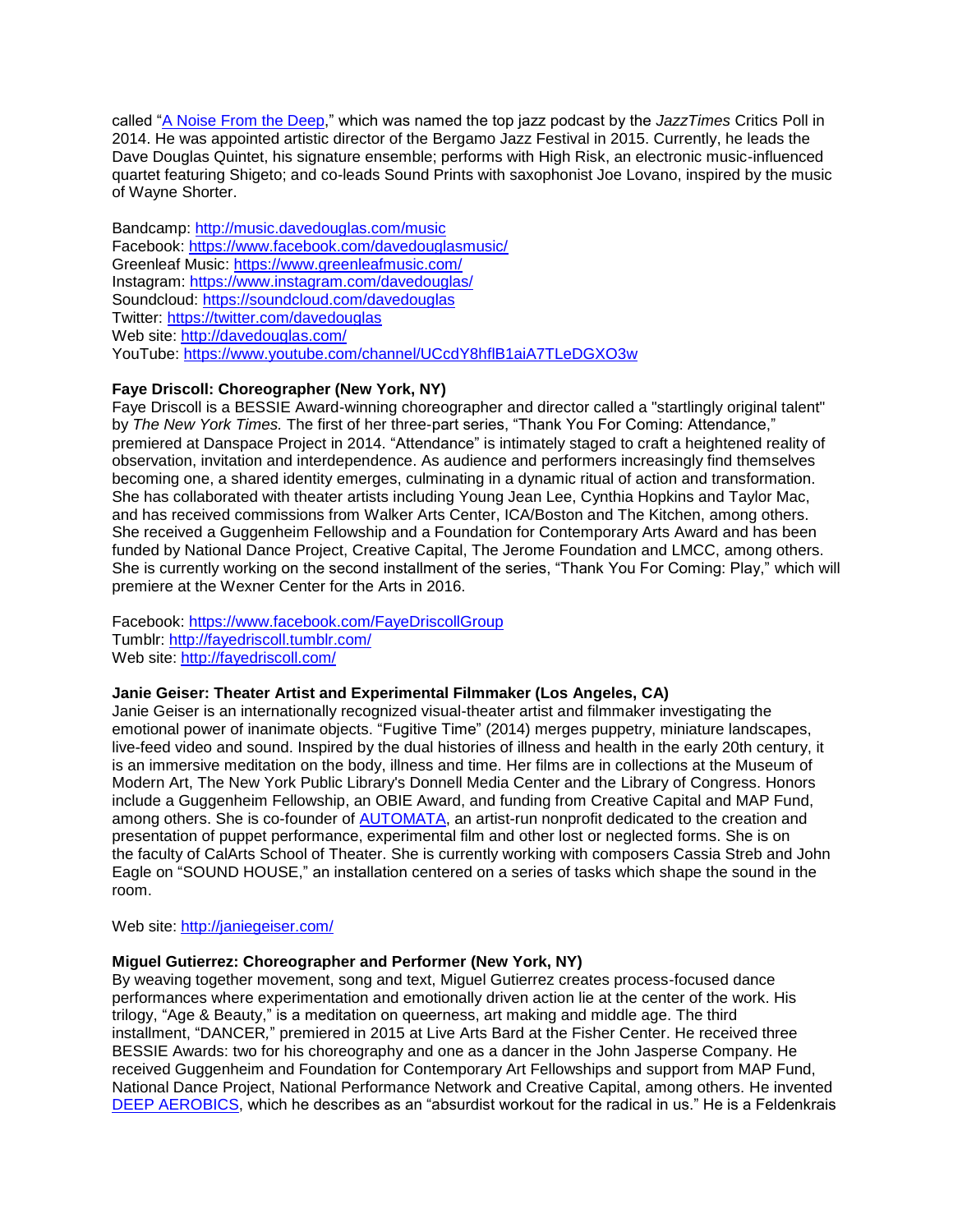Method practitioner and has authored a book called "WHEN YOU RISE UP" (53rd State Press, 2013). He is currently creating music for Antonio Ramos' new piece, touring "Age & Beauty Part 1" and making a new album of songs.

Web site:<http://miguelgutierrez.org/>

#### **Fred Hersch: Composer – Piano (New York, NY)**

Fred Hersch began playing the piano at age four and started composing at eight. Deemed "the most arrestingly innovative pianist in jazz over the last decade," (*Vanity Fair*) he has earned eight Grammy nominations as jazz pianist and composer. His latest trio recording with bassist John Hébert and drummer Eric McPherson, "Floating" (Palmetto, 2014), was nominated for two Grammys (Best Jazz Album and Best Jazz Solo). His theatrical piece "My Coma Dreams" (2010) is based on visions he had during a twomonth coma and features an actor/singer, 11 instrumentalists and multimedia elements. He has received a Guggenheim Fellowship, a Chamber Music America French-American Jazz Exchange award and was named Jazz Pianist of the Year by the Jazz Journalists Association in 2011, among other honors. He is a spokesperson and fundraiser for AIDS services and education agencies, raising more than \$300,000 over two decades. He is on the Jazz Studies faculty at Rutgers University.

Facebook:<https://www.facebook.com/fredherschmusic/> Web site:<http://fredhersch.com/>

#### **Wayne Horvitz: Composer – Keyboards (Seattle, WA)**

Composer, pianist and keyboardist Wayne Horvitz is the leader and principal composer for many ensembles including Sweeter Than the Day, Gravitas Quartet and most recently Electric Circus, a digital ensemble that uses audio and video to push the conception of beats and rhythms. He is an improviser on both piano and electronics, has performed as a sideman, and has collaborated with Bill Frisell, Liz Lerman, Paul Taylor and John Zorn. He has received support from Meet the Composer, the Mayor's Office of Arts and Cultural Affairs in Seattle and MAP Fund, among others. He is an adjunct professor of music at Cornish College for the Arts. In 2016, he will begin "21 Pianos*,"* an interactive, site-specific project performed on an extremely out-of-tune piano and taking place across 21 Minnesotan towns. The project will culminate in a book and two CDs. He is also working on "Those Who Remain Part II," which will premiere at the Seattle Art Museum in January 2017.

Facebook:<https://www.facebook.com/wayne.horvitz> Twitter:<https://twitter.com/waynehorvitz> Web site:<http://waynehorvitz.com/>

#### **Taylor Mac: Performer and Playwright (New York, NY)**

Taylor Mac (who uses "judy," lowercase sic, not as a name but as a gender pronoun) is a playwright, actor, singer-songwriter, performance artist, director and producer. Judy's work is a conversation with audiences about heterogeneity, homogeneity and cultural advocacy. Declared "one of the most exciting theater artists of our time" by *TimeOut NY*, judy is currently creating a four-part work called "Dionysia Festival." It includes an all-ages play, "The Fre"; a kitchen-sink tragedy, "Hir"; a dance-theater play, *The "*Bourgeois Oligarch"; and a music theater debate between small and large government, set inside an Ezra Pound poem in the subconscious of Clarence Thomas during a Supreme Court Hearing. Honors include a Guggenheim Fellowship, an Herb Alpert Award and an OBIE, and support from MAP Fund and Creative Capital, among others. Judy is working on "A 24-Decade History of Popular Music," a concert spanning 24 hours, each focusing on a decade of popular music. It will premiere in its entirety in 2016.

Twitter: <https://twitter.com/taylormacnyc> Web site:<http://www.taylormac.org/>

## **Dianne McIntyre: Choreographer (Cleveland, OH)**

Dianne McIntyre's trailblazing career has influenced the genre of dance for over 40 years. Her work combines elements of both dance and theater, exploring cultural themes and challenging the viewer's ability to think and feel. Her collaborative works include many "choreopoems," or poems with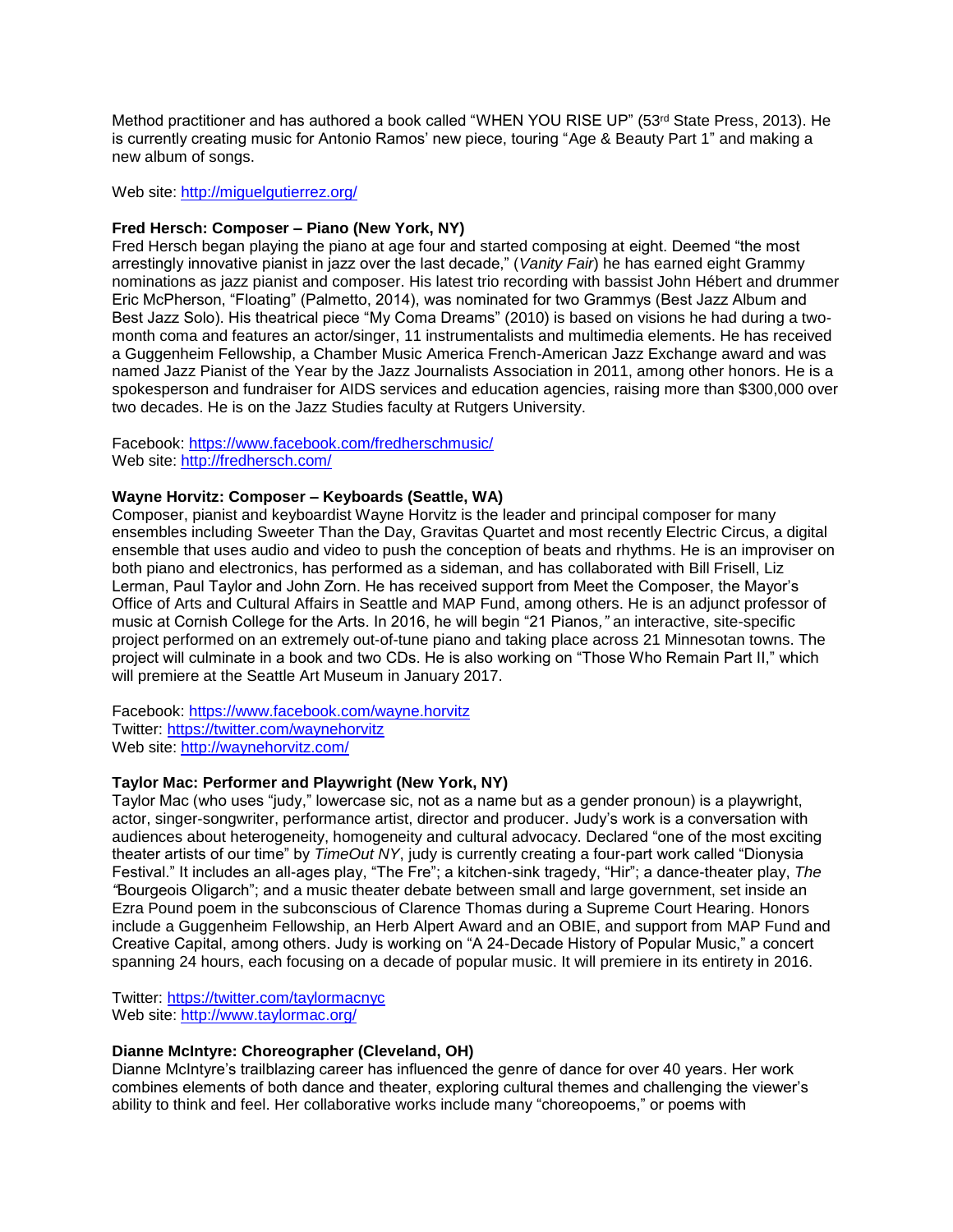choreography, with poet-playwright Ntozake Shange. In 2015, she choreographed and directed "lost in language and sound," which was set to Shange's collection of 25 personal essays. Currently, she is a visiting distinguished scholar at Spelman College. Her honors include a Doris Duke Impact Award, a Guggenheim Fellowship, and funding from the Mid-Atlantic Arts Foundation's ArtsCONNECT and National Dance Project. She recently premiered three new works: a solo with ensemble yMusic at New York Live Arts; a dance piece set to Maya Angelou's "A Brave and Startling Truth" for Dance St. Louis Ensemble (featuring Alicia Graf Mack, Antonio Douthit-Boyd and Kirven Douthit-Boyd); and "Change" for Dance Theatre of Harlem.

Web site:<http://www.diannemcintyre.com/>

#### **Jason Moran: Composer – Piano (New York, NY)**

Since emerging onto the New York music scene in the late 1990s, pianist and composer Jason Moran has been "shaping up to be the most provocative thinker in current jazz" (*Rolling Stone*). In addition to his group The Bandwagon, with Tarus Mateen and Nasheet Waits, he has performed and/or recorded with artists Charles Lloyd, Don Byron and Steve Coleman. In 2007, he created "IN MY MIND: Monk at Town Hall, 1959," an acclaimed multimedia performance examining pianist Thelonious Monk's creation process. It became a documentary entitled "IN MY MIND" by director Gary Hawkins. He is a MacArthur Fellow and was voted *DownBeat* Critics Poll's Jazz Artist, Jazz Album and Pianist of the Year in 2011. He is artistic director for jazz at the Kennedy Center and serves on the piano faculty at New England Conservatory. Last year, he started his own record label, Yes Records. In May 2016, he will release a solo piano recording "Live at The Park Avenue Armory*.*"

Facebook:<https://www.facebook.com/Jason-Moran-130715313606253/> Instagram:<https://www.instagram.com/thejasonmoran/> Twitter:<https://twitter.com/morethan88> Web site:<http://jasonmoran.com/>

#### **Mark Morris: Choreographer and Director (New York, NY)**

Noted for musicality, choreographer Mark Morris has an unparalleled devotion to music. He formed the [Mark Morris Dance Group](http://markmorrisdancegroup.org/dance-center) (MMDG) in 1980 and has created close to 150 works for the company. Live music and community engagement are vital components of MMDG, which offers education in dance and music to people of all ages and abilities. His recent "Acis and Galatea" (2014) was a staging of the Mozart arrangement of Handel's opera by the same name. It featured MMDG dancers, opera singers and a creative team including fashion designer Isaac Mizrahi. He formed the MMDG Music Ensemble in 1996 and began conducting for MMDG in 2006. To date, he has received 11 honorary doctorates, a MacArthur Fellowship, the Samuel H. Scripps/American Dance Festival Award for Lifetime Achievement and the Leonard Bernstein Lifetime Achievement Award for the Elevation of Music in Society, among others. His newest MMDG work, "Layla and Majnun," a collaboration with The Silk Road Ensemble, premieres in September 2016.

Facebook:<https://www.facebook.com/MarkMorrisDanceGroup> Instagram:<https://www.instagram.com/markmorrisdance/> Web site: [http://markmorrisdancegroup.org](http://markmorrisdancegroup.org/) YouTube:<https://www.youtube.com/user/MarkMorrisDanceGroup>

#### **Lynn Nottage: Playwright (New York, NY)**

Lynn Nottage is a Pulitzer Prize-winning playwright and screenwriter, crafting works that are both deeply human and historically based. A rainforest bar/brothel in war-torn Congo is the setting for her OBIE and Drama Desk award-winning "Ruined" (2009). Inspired by personal interviews with Congo refugees, it combined humor and song with postcolonial and feminist politics. She is co-founder of the production company Market Road Films and has received multiple honors including the MacArthur Fellowship, the inaugural Horton Foote Prize and a Guggenheim Fellowship, among others. She is an associate professor at Columbia School of the Arts. Her most recent play, "Sweat" (2015)*,* won her the Susan Smith Blackburn Prize for women playwrights. It premiered at the Oregon Shakespeare Festival and Arena Stage. She is also adapting her play "Intimate Apparel" into an opera with composer Ricky Ian Gordon.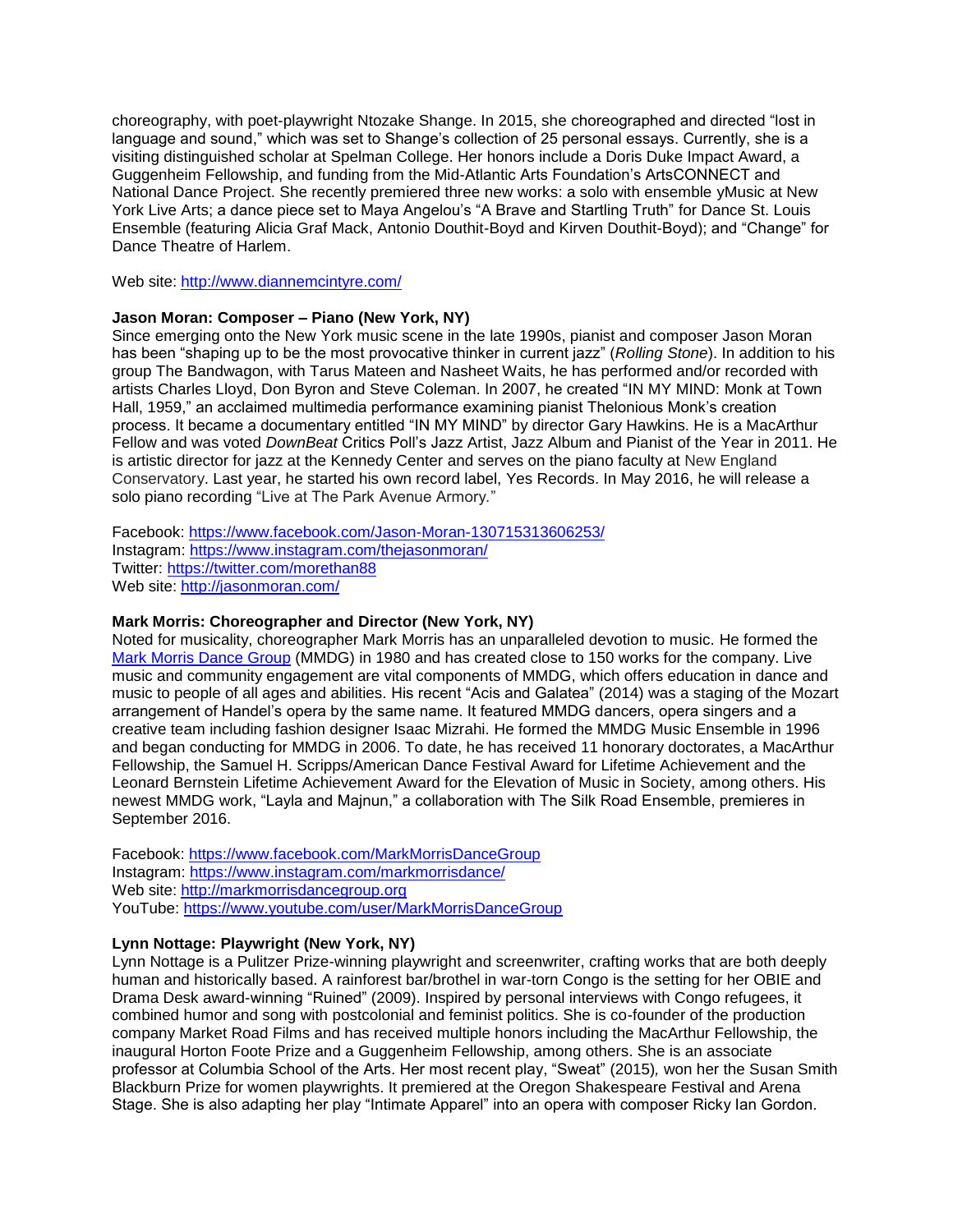Twitter:<https://twitter.com/lynnbrooklyn> Web site:<http://www.lynnnottage.com/>

#### **Thaddeus Phillips: Director, Actor and Designer (Philadelphia, PA and Bogotá, Colombia)**

A director, actor, designer and world traveler, Thaddeus Phillips creates visual spectacles that take audiences to new frontiers. He has devised theatrical works inspired by whale songs, drug smugglers, Shakespeare, civilization collapse, doormen and Edgar Allan Poe. His solo, "17 BORDER CROSSINGS" (2012), examines international border crossings (like Colombia to Brazil; Morocco to the U.S., etc.). It was presented at the BAM Next Wave Festival and the Miami Light Project with upcoming tours to England, Poland, Boston and Hong Kong. Honors include a Pew Fellowship and nominations for a Lucille Lortel Award and Drama Desk Award. He has received funding from NPN Creation Fund, MAP Fund and NEFA, among others. Three projects will premiere in the next two years: "The Archivist*,"* exploring the last film archive representing humankind; "The Arrival*,*" a theatrical adaptation of Shuan Tan's graphic novel; and "100 Billion Nights*,*" a children's theater show in collaboration with artist Steven Dufala and composer Juan Gabriel Turbay.

Web site:<http://thaddeusphillips.com/>

## **Will Power: Playwright and Performer (Dallas, TX)**

Will Power is an award-winning playwright and performer who combines classic folklore with modern elements. His work sends audiences on a path of self-discovery by discussing complex themes and attempting to answer the questions people are afraid to ask. His musical "Stagger Lee" (2015) spanned the 20th century, tracing mythical characters in their quest to achieve the American Dream. Its deepseated themes of racism and power were translated through Joplin-inspired tunes, R&B and hip-hop. Awards and honors include the Andrew W. Mellon Playwright in Residence Fellowship, a USA Prudential Fellowship, a Lucille Lortel Award for Best Musical and a Drama Desk Award nomination, among others. Currently, he is an artist in residence at Southern Methodist University and working on "Wade in the Water*."* He describes it as a "Nuvo-Gospel Musical," or a work that brings a more contemporary viewpoint to a traditional Biblical or gospel tale. It is being commissioned and developed at Center Theater Group in Los Angeles.

Facebook:<https://www.facebook.com/wpower3> Twitter:<https://twitter.com/willpower7> Web site:<http://willpower.tv/>

#### **Aparna Ramaswamy: Choreographer and Performer (Minneapolis, MN)**

Described as "rapturous and profound" by *The New York Times*, Aparna Ramaswamy is known for her insightful choreography and nuanced performance. She serves as co-artistic director, choreographer and principal dancer of Ragamala Dance Company with her mother and creative partner, Ranee Ramaswamy. She is a senior disciple of the iconic dancer/choreographer Alarmél Valli of Chennai, India. Raised in India and the United States, Aparna's cultural hybridity gives her the perspective to create a specific sub-genre of art that marries a contemporary Western aesthetic with an Indian ethos. The Joyce Theater premiered her newest work, "They Rose at Dawn," in 2015. Honors include three McKnight Artist Fellowships, a Joyce Award, and support from the National Dance Project, Jerome Foundation, MAP Fund and USArtists International, among others. Her new work with Ragamala, "Written in Water," draws parallels between the psychological and moral complexities of the second-century Indian board game "Paramapadam" and the 12<sup>th</sup>-century Sufi text "The Conference of the Birds."

Personal Twitter:<https://twitter.com/ramaswamyaparna> Ragamala Twitter:<https://twitter.com/ragamaladance> Personal Web site:<http://www.aparnaramaswamy.net/> Ragamala Web site:<http://www.ragamaladance.org/>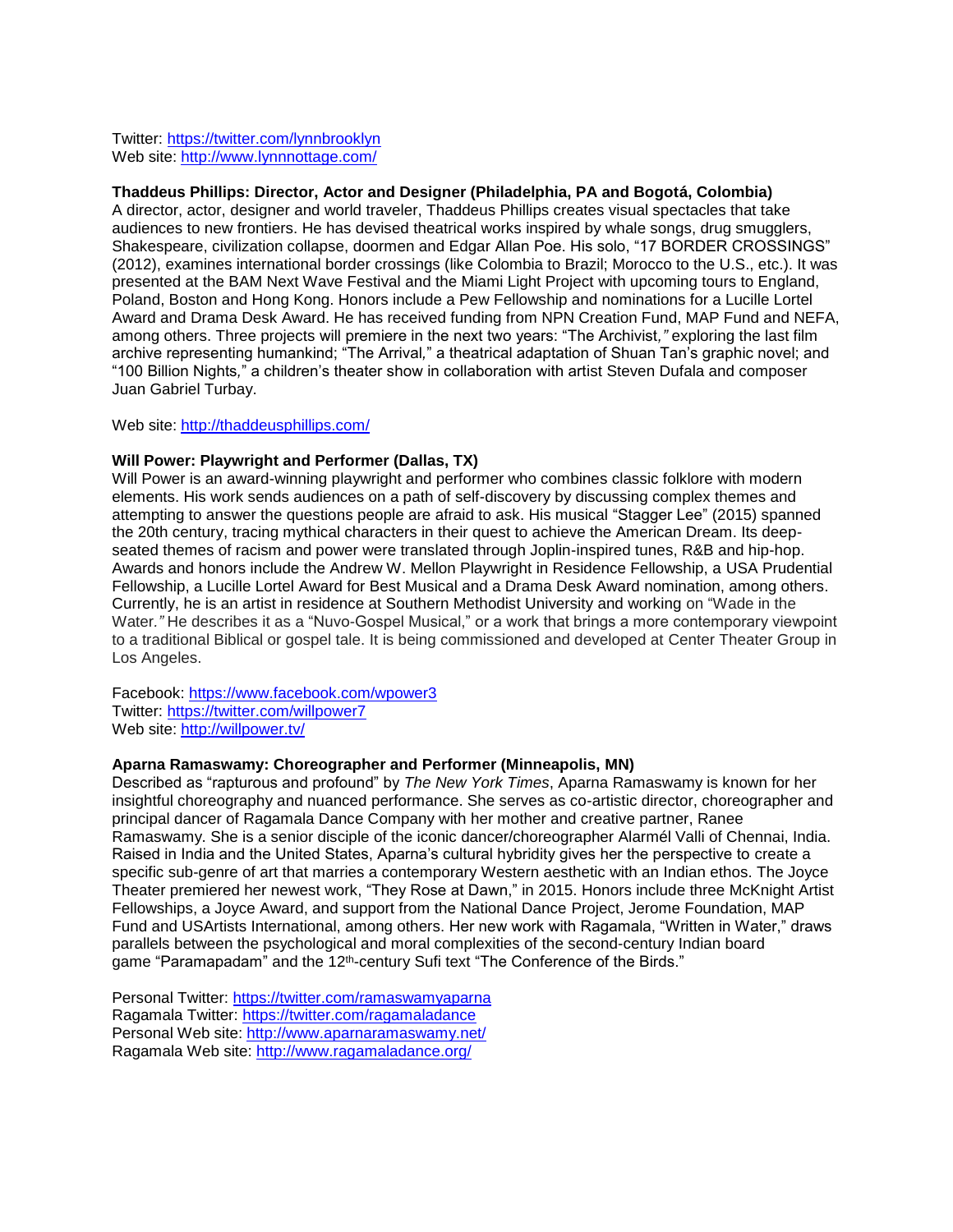## **Matana Roberts: Composer and Performer – Saxophone (New York, NY)**

Matana Roberts is a Chicago-born saxophonist and sound artist. She works in many performance and sound mediums, including improvisation, dance, poetry and theater. Her largest undertaking has been a 12-part music cycle called "Coin Coin" (2005-present) that incorporates Americana research, ancestral memory, imaginative storytelling, instrumental improvisation and "post-disciplinary" vocal performance, which includes opera alternating with screams of joy. She describes the performance as a large-scale, panoramic "sound quilt." She is a former member of the Association for the Advancement of Creative Musicians and the Black Rock Coalition. Her honors include a Doris Duke Impact Award, an Herb Alpert Award in the Arts and a Foundation for Contemporary Art grant. She has taught at Banff Creative Music Workshop, Brooklyn's School for Improvised Music and Bard College. Her latest album, "COIN COIN Chapter Three: River Run Thee" (Constellation, 2015), is described as "the most vividly potent of the 'Coin Coin' series (so far)" (*The Quietus*).

Facebook:<https://www.facebook.com/matanaroberts> Soundcloud:<https://soundcloud.com/matana-roberts> Twitter:<https://twitter.com/matanaroberts> Web site:<http://matanaroberts.com/>

## **Jen Shyu: Composer, Vocalist and Multi-instrumentalist (New York, NY)**

Jen Shyu is an experimental jazz vocalist, composer, multi-instrumentalist, dancer and Fulbright Scholar. She has produced six albums, becoming the first female artist and vocalist as bandleader on Pi Recordings. She specializes in lesser-known traditional forms such as East Timorese and Taiwanese song, Javanese Sindhenan and Korean Pansori. This research inspired her work, "Solo Rites: Seven Breaths" (2014), which was directed by Garin Nugroho. She is a Doris Duke Impact Award recipient and has received grants from Chamber Music America, Asian Cultural Council and New Music USA, among others. She has performed her music at Carnegie Hall, Lincoln Center, Brooklyn Academy of Music and the Metropolitan Museum of Art. Her latest album, "Sounds and Cries of the World" (Pi, 2015), ranked among *The Nation*'s and *The New York Times'* Top 10 "Best Albums of 2015." In March 2016, she premiered "Song of Silver Geese," a multilingual, ritual music drama composed for her band Jade Tongue, dancer Satoshi Haga and Mivos Quartet at Roulette.

Bandcamp:<http://jenshyu.bandcamp.com/> Facebook:<https://www.facebook.com/jenshyumusic/> Web site:<http://jenshyu.com/>

#### **Wadada Leo Smith: Composer – Trumpet, Multi-instrumentalist – Flugelhorn, Koto, Mbira and Atenteben (New Haven, CT)**

Trumpeter, multi-instrumentalist, composer and improviser Wadada Leo Smith has been active in contemporary creative music and jazz for over 50 years. In the 1960s, he created a musical language called Ahnkrasmation. It is a symbolic language where the references of colors and images notated in the score are transformed to music. His recording "Celestial Weather" (2015, TUM Records) features a series of duets with bassist John Lindberg. It is reminiscent of the initial spirit of the Association for the Advancement of Creative Musicians (AACM) and includes a tribute to bassist Malachi Favors. He is a Guggenheim Fellow, the Jazz Journalist Association's Musician and Trumpeter of 2013 and *DownBeat* Critics Poll's Composer of 2013. He is a member of the AACM and Chamber Music America and was on faculty at The Herb Alpert School of Music at the California Institute of the Arts from 1990-2013. In 2016, he premiered "A Cosmic Rhythm with Each Stroke" with Vijay Iyer at The Met Breuer.

Web site:<http://wadadaleosmith.com/>

#### **Morgan Thorson: Choreographer (Minneapolis, MN)**

Morgan Thorson animates spaces and interrogates dance production by choreographing movement, light and sound. She draws from many approaches. In "Faker" (2006), she used mimicry, narrative and song to demystify practices within the dance field. "Heaven" (2010), a dance devotional, was born from extreme limitation and used formalism to reach ecstatic release. "Spaceholder Festival" (2012) was an archaeological dig, excavating behavior and memory from the body. Like a discovered artifact, it revealed